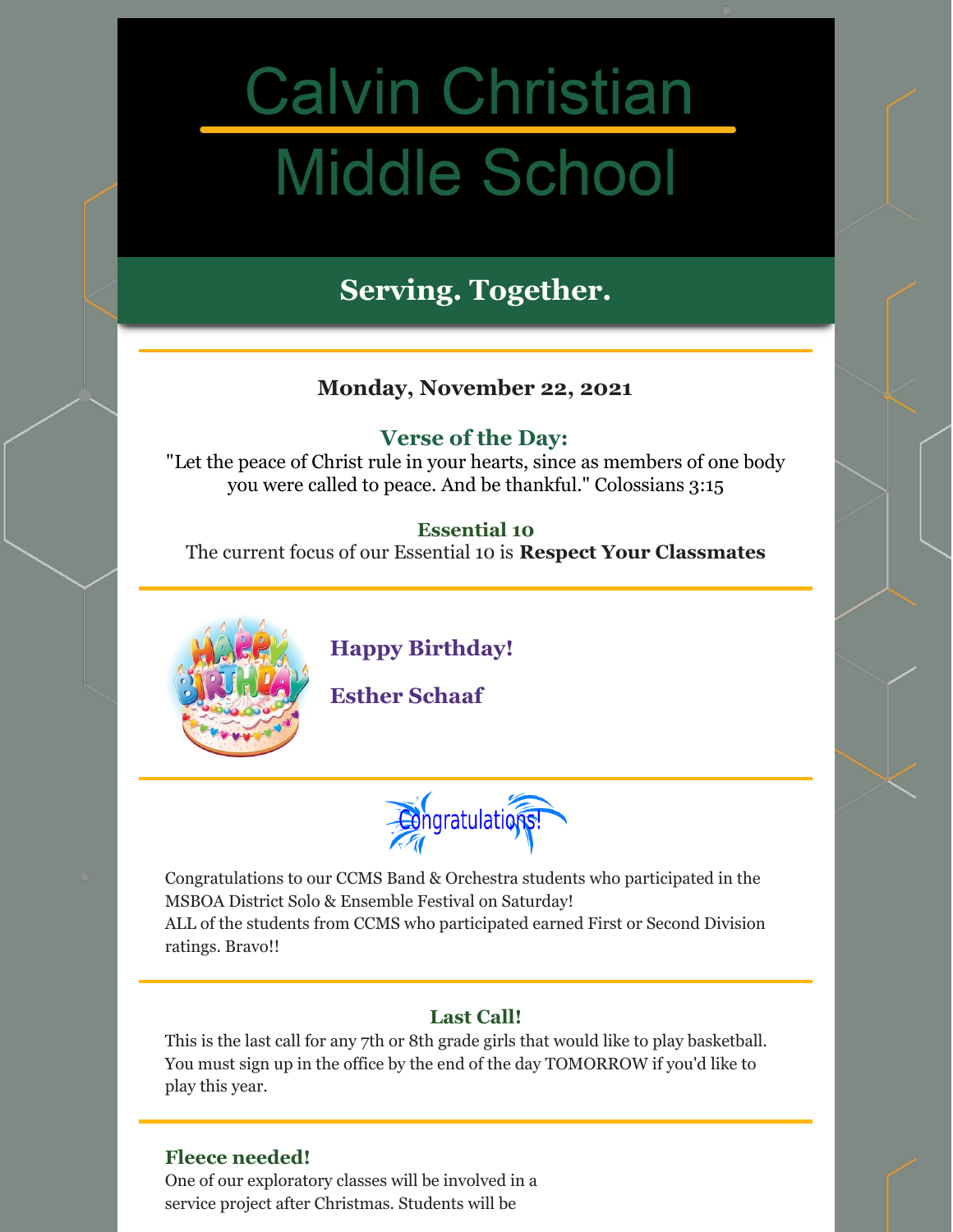making fleece blankets to contribute to organizations that help people experiencing homelessness. They need donations of fleece to make adult size blankets. Recommended lengths for adult blankets are 2 1/2 yds. They are also looking for smaller fleece pieces that could be used for making hats and scarves. Donations can be



brought to the Middle School Office. If you have any questions, please contact Kim Schutte.



#### **Fall Athletes!**

Attention all Soccer, Volleyball and Cross Country Athletes - PLEASE return your uniforms to the office ASAP! Thank you!

#### **8th grade parents**

If you are able to donate pop or volunteer to help sell snacks on Friday mornings, that would be much appreciated! Thank you for your help!

**Fri-Yay Friday [volunteer](https://www.signupgenius.com/go/30e0d4ea4a823a0f49-friyay) sign up**

#### **Calvin Christian Boys and Girls Saturday Basketball Clinics**

These outstanding camps will combine drills, games, team contests and competitions. Campers will develop a more thorough understanding of the game, while developing their individual skills and team play. We look forward to developing our campers' God-given gifts on the court, as well as helping shape their faith.

The Calvin Christian Boys Basketball Camp, for 4th-8th grade boys, will meet from 9-11 am on January 8th, 15th, 22nd, and 29th. Camper fees are \$35.

The Calvin Christian Girls Basketball Camp will meet on December 4th, 11th, and 18th. 3rd – 5th grade will meet from 9:00am to 10:00am and 6th – 8th grade will meet from 10:00am to 11:30am. This is a free camp!

#### **Basketball camp [registration](https://www.gosquires.org/camps-events/)**

#### **MS Athletic News and Notes**

All games are at 4:00pm unless otherwise noted. [Directions](https://www.gosquires.org/sports/middle-school-sports/locations/) to other schools Link to sports [schedules](https://www.gosquires.org/sports/middle-school-sports/schedule/)(this will be updated as we are given the information) *Subject to change due to gym availability, weather etc*

#### **7th grade Boys Basketball**